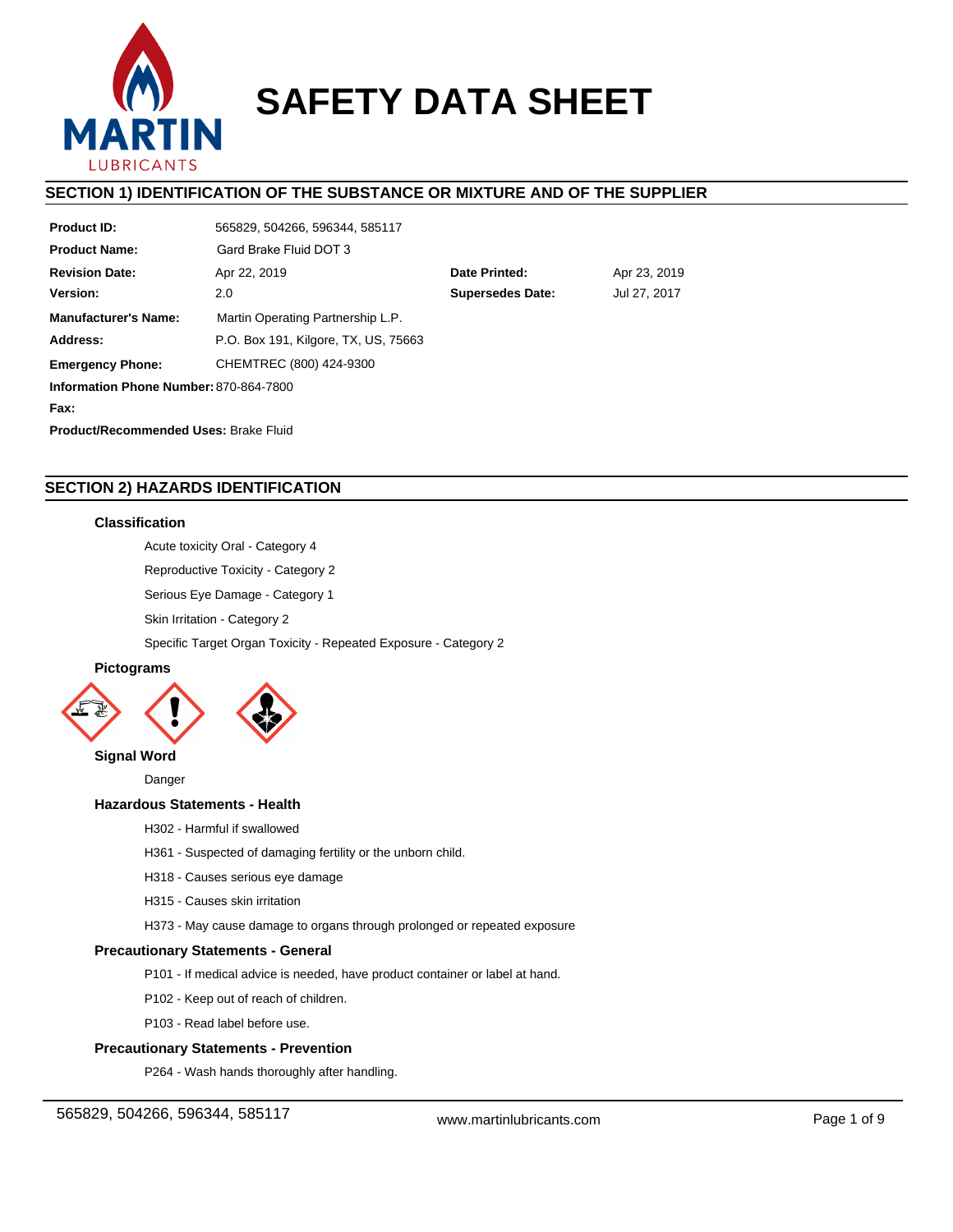P270 - Do not eat, drink or smoke when using this product.

P201 - Obtain special instructions before use.

- P202 Do not handle until all safety precautions have been read and understood.
- P280 Wear protective gloves/protective clothing/eye protection/face protection.
- P260 Do not breathe dust/fume/gas/mist/vapors/spray.

#### **Precautionary Statements - Response**

P301 + P312 - IF SWALLOWED: Call a POISON CENTER/doctor if you feel unwell.

P330 - Rinse mouth.

P308 + P313 - IF exposed or concerned: Get medical advice/attention.

P305 + P351 + P338 - IF IN EYES: Rinse cautiously with water for several minutes. Remove contact lenses, if present and easy to do. Continue rinsing.

P310 - Immediately call a POISON CENTER or doctor.

P302 + P352 - IF ON SKIN: Wash with plenty of water.

P321 - Specific treatment (see First-aid measures on this label).

P332 + P313 - If skin irritation occurs: Get medical advice/attention.

P362 + P364 - Take off contaminated clothing. And wash it before reuse.

P314 - Get Medical advice/attention if you feel unwell.

#### **Precautionary Statements - Storage**

P405 - Store locked up.

### **Precautionary Statements - Disposal**

P501 - Dispose of contents/container to disposal recycling center.Under RCRA it is the responsibility of the user of the product to determine at the time of disposal whether the product meets RCRA criteria for hazardous waste. Waste management should be in full compliance with federal, state and local laws.

### **SECTION 3) COMPOSITION/INFORMATION ON INGREDIENTS**

| <b>CAS</b>   | <b>Chemical Name</b>                                       | % By Weight   |
|--------------|------------------------------------------------------------|---------------|
| 0000143-22-6 | TRIETHYLENE GLYCOL MONOBUTYL ETHER                         | $5\% - 50\%$  |
| 0000112-35-6 | ETHANOL, 2-[2-(2-METHOXYETHOXY)ETHOXY]-                    | $5\% - 50\%$  |
| 0000112-50-5 | TRIETHYLENE GLYCOL MONOETHYL ETHER                         | $5\% - 50\%$  |
| 0000112-34-5 | DIETHYLENE GLYCOL MONOBUTYL ETHER                          | 5% - 20%      |
| 0000111-46-6 | DIETHYLENE GLYCOL                                          | $5\% - 15\%$  |
| 0001559-34-8 | 3.6.9.12-Tetraoxahexadecan-1-ol                            | 5% - 20%      |
| 0025322-68-3 | POLYETHYLENE GYLCOL                                        | 5% - 20%      |
| 0009004-77-7 | Poly(oxy-1,2-ethanediyl), .alpha.-butyl-.omega.-hydroxy-   | 5% - 20%      |
| 0023783-42-8 | 3,6,9,12-Tetraoxatridecan-1-ol                             | $5\% - 20\%$  |
| 0009038-95-3 | POLYALKYLENE GLYCOL MONOBUTYL ETHER, MOLECULAR WEIGHT 4000 | 5% - 20%      |
| 0000111-77-3 | DIETHYLENE GLYCOL MONOMETHYL ETHER                         | $0.0\% - 5\%$ |
| 0000111-90-0 | DIETHYLENE GLYCOL MONOETHYL ETHER                          | $0.0\% - 5\%$ |

Specific chemical identity and/or exact percentage (concentration) of the composition has been withheld to protect confidentiality.

### **SECTION 4) FIRST-AID MEASURES**

#### **Inhalation**

Get medical advice/attention if you feel unwell.

In case of leakage, eliminate all ignition sources.

If overcome by inhalation of vapors from hot product, immediately remove from exposure to fresh air. Use oxygen if there is difficulty or irregular breathing; or artificial respiration if breathing has stopped. Do not leave victim unattended. Seek immediate medical attention if symptoms persist.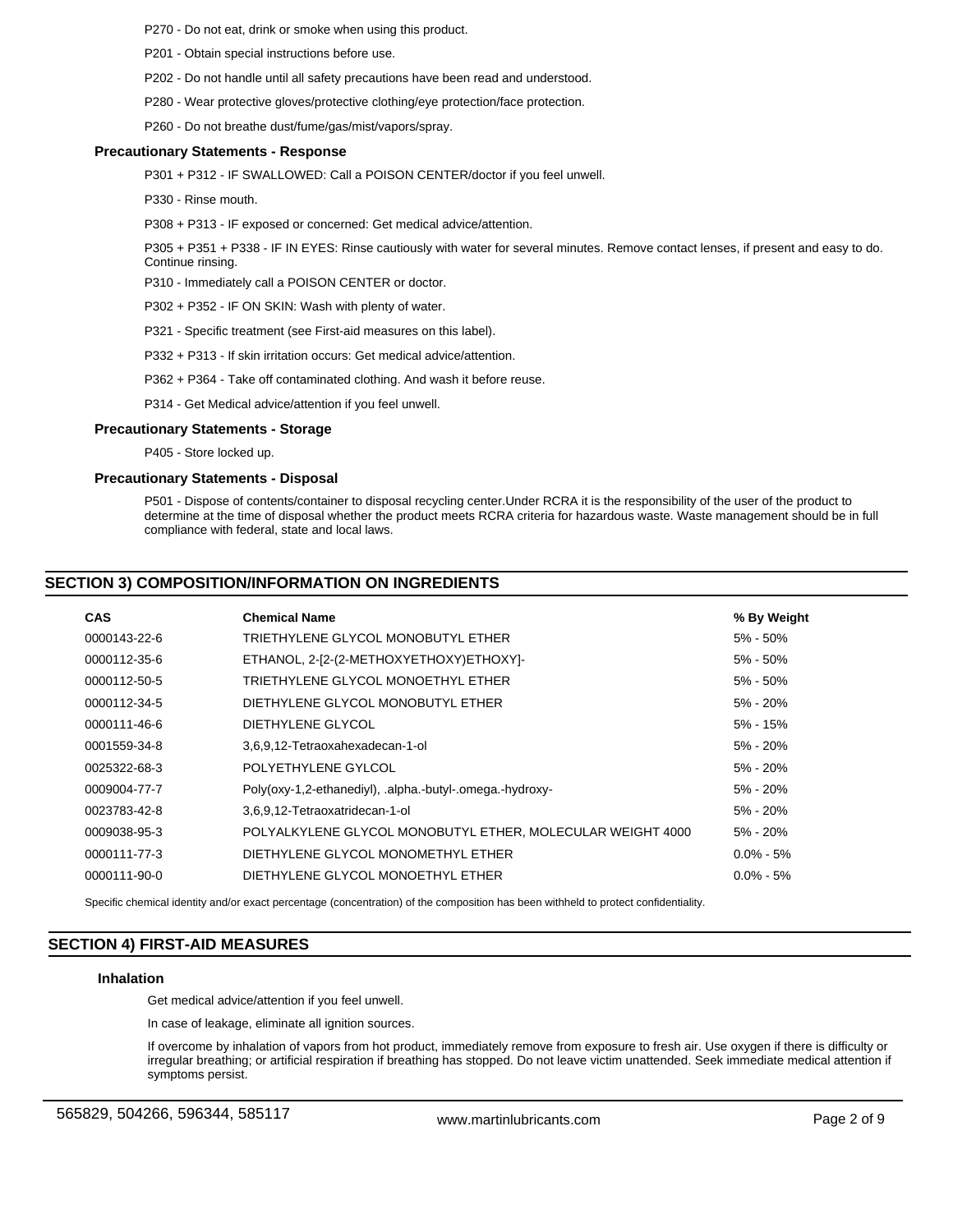#### **Skin Contact**

Take off contaminated clothing, shoes and leather goods (e.g. watchbands, belts). Wash with plenty of lukewarm, gently flowing water for a duration of 15-20 minutes. If skin irritation occurs: Get medical advice/attention. Wash contaminated clothing before re-use.

If material is hot, submerge injured area in cold water. If victim is severely burned, remove to a hospital immediately.

#### **Eye Contact**

Remove source of exposure or move person to fresh air. Rinse eyes cautiously with lukewarm, gently flowing water for several minutes, while holding the eyelids open. Remove contact lenses, if present and easy to do. Continue rinsing for a duration of 30-60 minutes. If eye irritation persists: Get medical advice/attention.

#### **Ingestion**

If you feel unwell or if concerned: Get medical advice/attention.

### **SECTION 5) FIRE-FIGHTING MEASURES**

#### **Suitable Extinguishing Media**

Dry chemical, foam, carbon dioxide, water spray or fog is recommended. Water spray is recommended to cool or protect exposed materials or structures. Carbon dioxide can displace oxygen. Use caution when applying carbon dioxide in confined spaces. Simultaneous use of foam and water on the same surface is to be avoided as water destroys the foam.Water or foam may cause frothing.If leak or spill has not ignited, use water spray to cool the containers and to provide protection for personnel attempting to stop the leak.

#### **Unsuitable Extinguishing Media**

Water may be ineffective but can be used to cool containers exposed to heat or flame.

#### **Specific Hazards in Case of Fire**

Dense smoke may be generated while burning. Toxic fumes, gases or vapors may evolve on burning. Heavy flammable vapors may settle along ground level and low spots to create an invisible fire hazard. The vapors may extend to sources of ignition and flash back.

#### **Fire-fighting Procedures**

Isolate immediate hazard area and keep unauthorized personnel out. Stop spill/release if it can be done safely. Move undamaged containers from immediate hazard area if it can be done safely. Water spray or fog may be useful in minimizing or dispersing vapors and to protect personnel.

#### **Special Protective Actions**

Wear protective pressure self-contained breathing apparatus (SCBA) and full turnout gear.

### **SECTION 6) ACCIDENTAL RELEASE MEASURES**

#### **Emergency Procedure**

Keep unnecessary people away; isolate hazard area and deny entry. Stay upwind; keep out of low areas. Small/Large spill: Take up with sand or other inert materials and place into containers for later disposal. Prevent entry into waterways, sewers, basements or confined areas.

If spilled material is cleaned up using a regulated solvent, the resulting waste mixture may be regulated.

Flammable/combustible material. ELIMINATE all ignition sources (no smoking, flares, sparks or flames in immediate area). Stay upwind; keep out of low areas.

#### **Recommended equipment**

Positive pressure, full-facepiece self-contained breathing apparatus (SCBA), or positive pressure supplied air respirator with escape SCBA (NIOSH approved).

### **Personal Precautions**

Avoid breathing vapor or mist. Avoid contact with skin,eye or clothing. Do not touch damaged containers or spilled materials unless wearing appropriate protective clothing.

#### **Environmental Precautions**

Prevent further leakage or spillage if safe to do so. Do not let product enter drains/surface waters/ groundwater. Retain and dispose of contaminated wash water.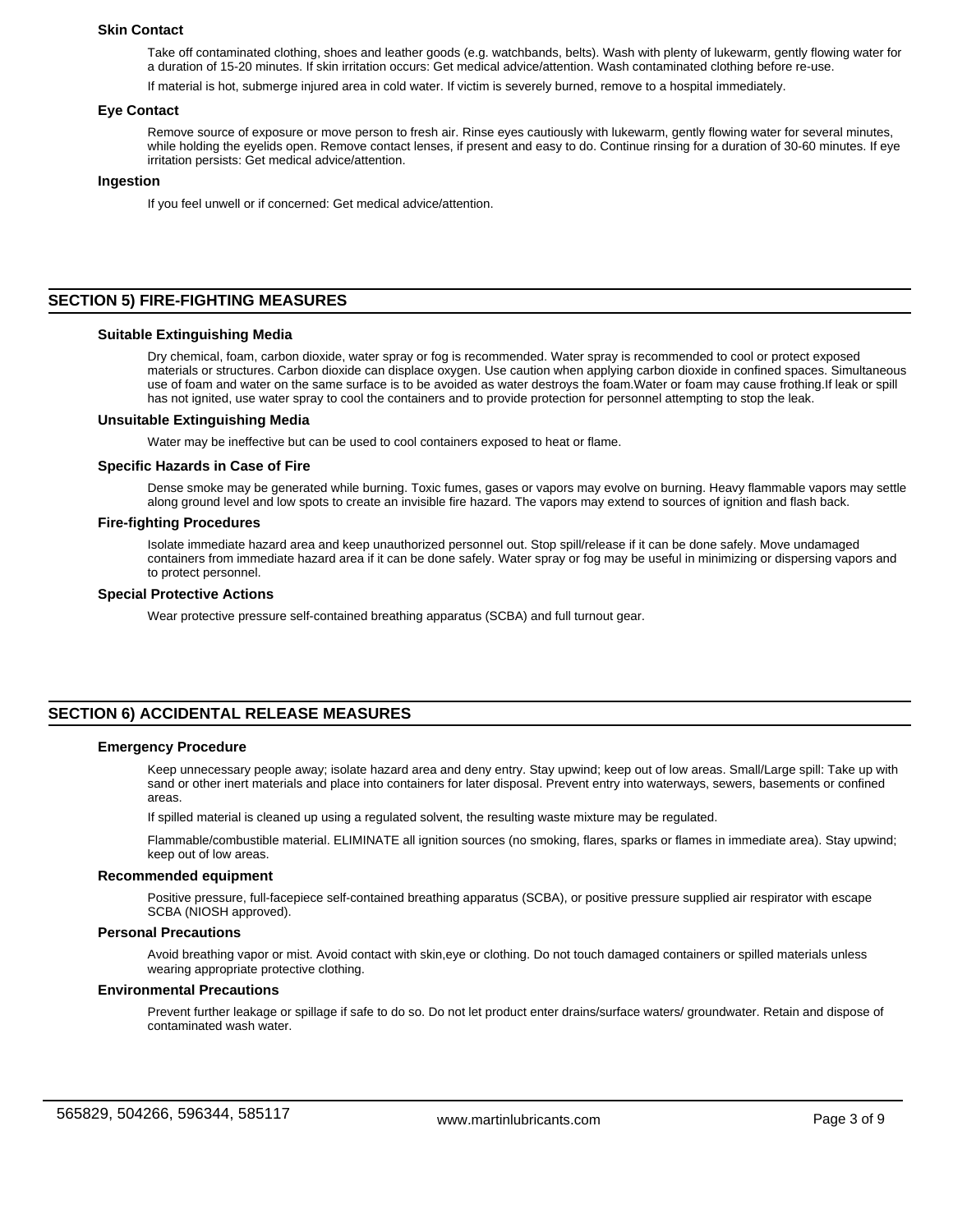#### **General**

Wash hands after use. Do not get in eyes, on skin or on clothing. Do not breathe vapors or mists. Use good personal hygiene practices. Eating, drinking and smoking in work areas is prohibited. Remove contaminated clothing and protective equipment before entering eating areas. Eyewash stations and showers should be available in areas where this material is used and stored.

#### **Ventilation Requirements**

Use only with adequate ventilation to control air contaminants to their exposure limits. The use of local ventilation is recommended to control emissions near the source.

### **Storage Room Requirements**

Store in approved containers and protect against physical damage. Keep containers securely sealed when not in use. Indoor storage should meet OSHA standards and appropriate fire codes. Containers that have been opened must be carefully resealed to prevent leakage. Empty containers retain residue and may be dangerous.

### **SECTION 8) EXPOSURE CONTROLS/PERSONAL PROTECTION**

### **Eye protection**

Wear eye protection with side shields or goggles. Wear indirect-vent, impact and splash resistant goggles when working with liquids.If additional protection is needed for entire face, use in combination with a face shield.

#### **Skin protection**

Use of gloves approved to relevant standards made from the following materials may provide suitable chemical protection: PVC, neoprene or nitrile rubber gloves. Suitability and durability of a glove is dependent on usage, e.g. frequency and duration of contact, chemical resistance of glove material, glove thickness, dexterity. Always seek advice from glove suppliers. Contaminated gloves should be replaced. Use of an apron and over- boots of chemically impervious materials such as neoprene or nitrile rubber is recommended to avoid skin sensitization.The type of protective equipment must be selected according to the concentration and amount of the dangerous substance at the specific workplace.

Launder soiled clothes or properly disposed of contaminated material, which cannot be decontaminated.

#### **Respiratory protection**

If engineering controls do not maintain airborne concentrations to a level which is adequate to protect worker, a respiratory protection program that meets or is equivalent to OSHA 29 CFR 1910.134 and ANSI Z88.2 should be followed. Check with respiratory protective equipment suppliers. If the respirator is the sole means of protection, use a full-face supplied air respirator.

#### **Appropriate Engineering Controls**

Provide exhaust ventilation or other engineering controls to keep the airborne concentrations of vapors below their respective threshold limit value. Ensure that eyewash stations and safety showers are proximal to the work-station location.

| Chemical Name                                                          | <b>OSHA TWA</b><br>(ppm) | TWA<br>OSHA<br>(mq/m3) | OSHA STEL<br>(ppm) | OSHA STEL<br>(mq/m3) | <b>OSHA Tables</b><br>(Z1, Z2, Z3) | OSHA<br>Carcinogen | OSHA<br>Skin<br>designation | <b>NIOSH</b><br>TWA<br>(ppm) |
|------------------------------------------------------------------------|--------------------------|------------------------|--------------------|----------------------|------------------------------------|--------------------|-----------------------------|------------------------------|
| <b>DIETHYLENE</b><br><b>GLYCOL</b><br><b>MONOBUTYL</b><br><b>ETHER</b> |                          |                        |                    |                      |                                    |                    |                             |                              |

| <b>Chemical Name</b>                                                   | <b>TWA</b><br><b>NIOSH</b><br>(mq/m3) | <b>NIOSH</b><br>STEL (ppm) | NIOSH<br><b>STEL</b><br>(mg/m3) | <b>NIOSH</b><br>Carcinogen | <b>ACGIH</b><br><b>TWA</b><br>(ppm) | ACGIH TWA<br>(mq/m3) | ACGIH STEL<br>(ppm) | <b>ACGIH</b><br><b>STEL</b><br>(mg/m3) |
|------------------------------------------------------------------------|---------------------------------------|----------------------------|---------------------------------|----------------------------|-------------------------------------|----------------------|---------------------|----------------------------------------|
| <b>DIETHYLENE</b><br><b>GLYCOL</b><br><b>MONOBUTYL</b><br><b>ETHER</b> |                                       |                            |                                 |                            | $10$ (IFV)                          |                      |                     |                                        |

| <b>Chemical Name</b>               | ACGIH      | ACGIH            | ACGIH                           |
|------------------------------------|------------|------------------|---------------------------------|
|                                    | Carcinogen | <b>Notations</b> | <b>TLV Basis</b>                |
| <b>DIETHYLENE</b><br><b>GLYCOL</b> |            |                  | Hematologic, li<br>ver & kidney |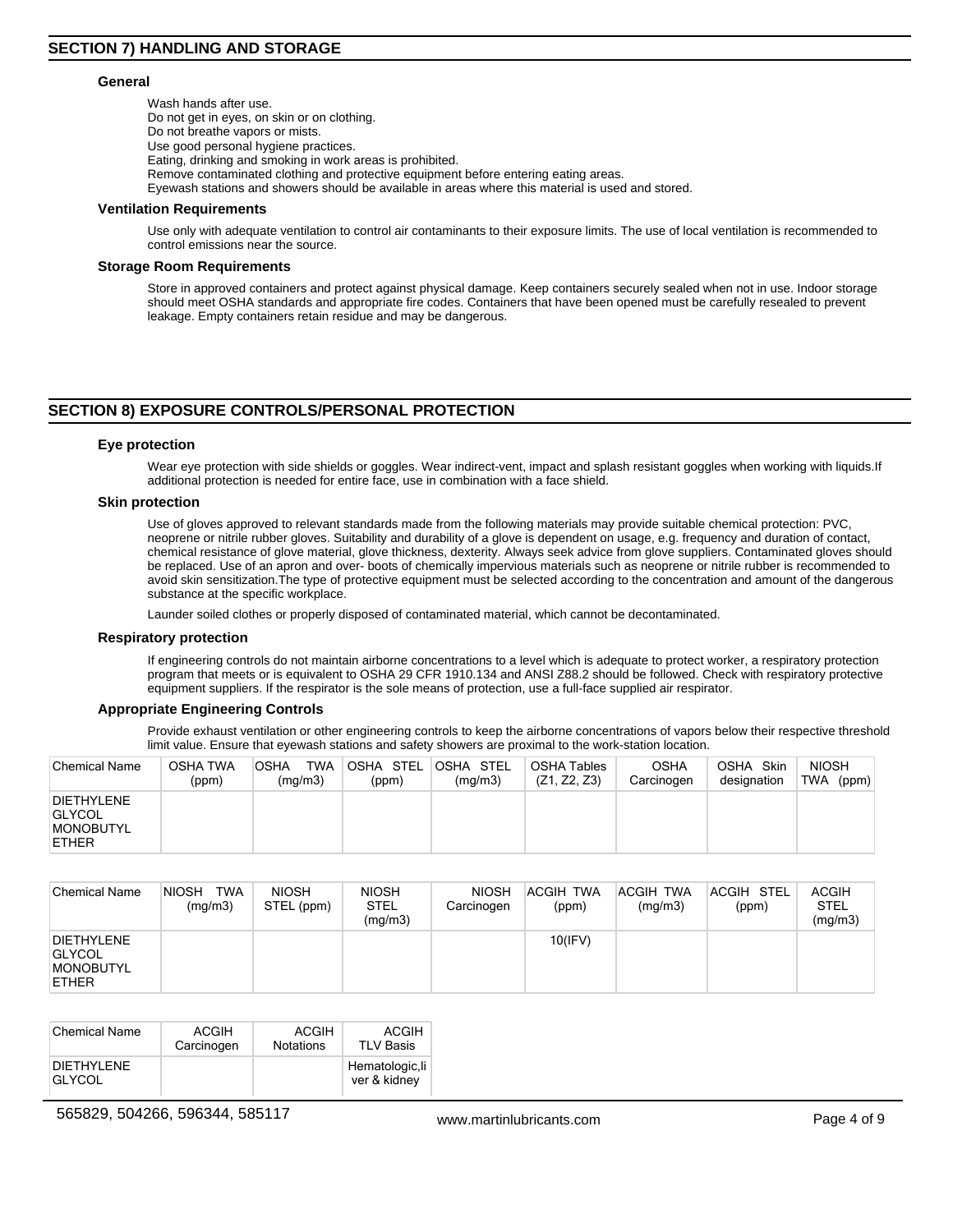#### MONOBUTYL ETHER

#### eff - Effects

### **SECTION 9) PHYSICAL AND CHEMICAL PROPERTIES**

### **Physical and Chemical Properties**

| Density                      | 8.554 - 8.971 lb/gal               |  |  |
|------------------------------|------------------------------------|--|--|
| % Solids By Weight           | 25 %                               |  |  |
| Density VOC                  | $< 0.08971$ lb/gal                 |  |  |
| % VOC                        | $< 1\%$                            |  |  |
| <b>Specific Gravity</b>      | $1.025 - 1.075$                    |  |  |
| Appearance                   | Colourless to light yellow liquid  |  |  |
| <b>Odor Threshold</b>        | N.A.                               |  |  |
| Odor Description             | Mild                               |  |  |
| pH                           | $7.5 - 11.5$                       |  |  |
| <b>Water Solubility</b>      | Soluble in water                   |  |  |
| Flammability                 | Flash point at or above 200°F/93°C |  |  |
| Flash Point Symbol           | N.A.                               |  |  |
| <b>Flash Point</b>           | >135 °C                            |  |  |
| Viscosity                    | 2 mm <sup>2</sup> /s @ 100°C       |  |  |
| Lower Explosion Level        | N.A.                               |  |  |
| <b>Upper Explosion Level</b> | N.A.                               |  |  |
| Vapor Pressure               | <0.01 mmHg                         |  |  |
| Vapor Density                | >1                                 |  |  |
| <b>Freezing Point</b>        | N.A.                               |  |  |
| <b>Melting Point</b>         | N.A.                               |  |  |
| Low Boiling Point            | 232 °C                             |  |  |
| <b>High Boiling Point</b>    | 273 °C                             |  |  |
| Auto Ignition Temp           | 310 °C                             |  |  |
| Decomposition Pt             | N.A.                               |  |  |
| <b>Evaporation Rate</b>      | < 0.01                             |  |  |
| Coefficient Water/Oil        | N.A.                               |  |  |

### **SECTION 10) STABILITY AND REACTIVITY**

### **Stability**

Stable

### **Conditions to Avoid**

Avoid high temperatures and product contamination.

### **Hazardous Polymerization**

Will not occur.

### **Incompatible Materials**

565829, 504266, 596344, 585117 www.martinlubricants.com Page 5 of 9

eff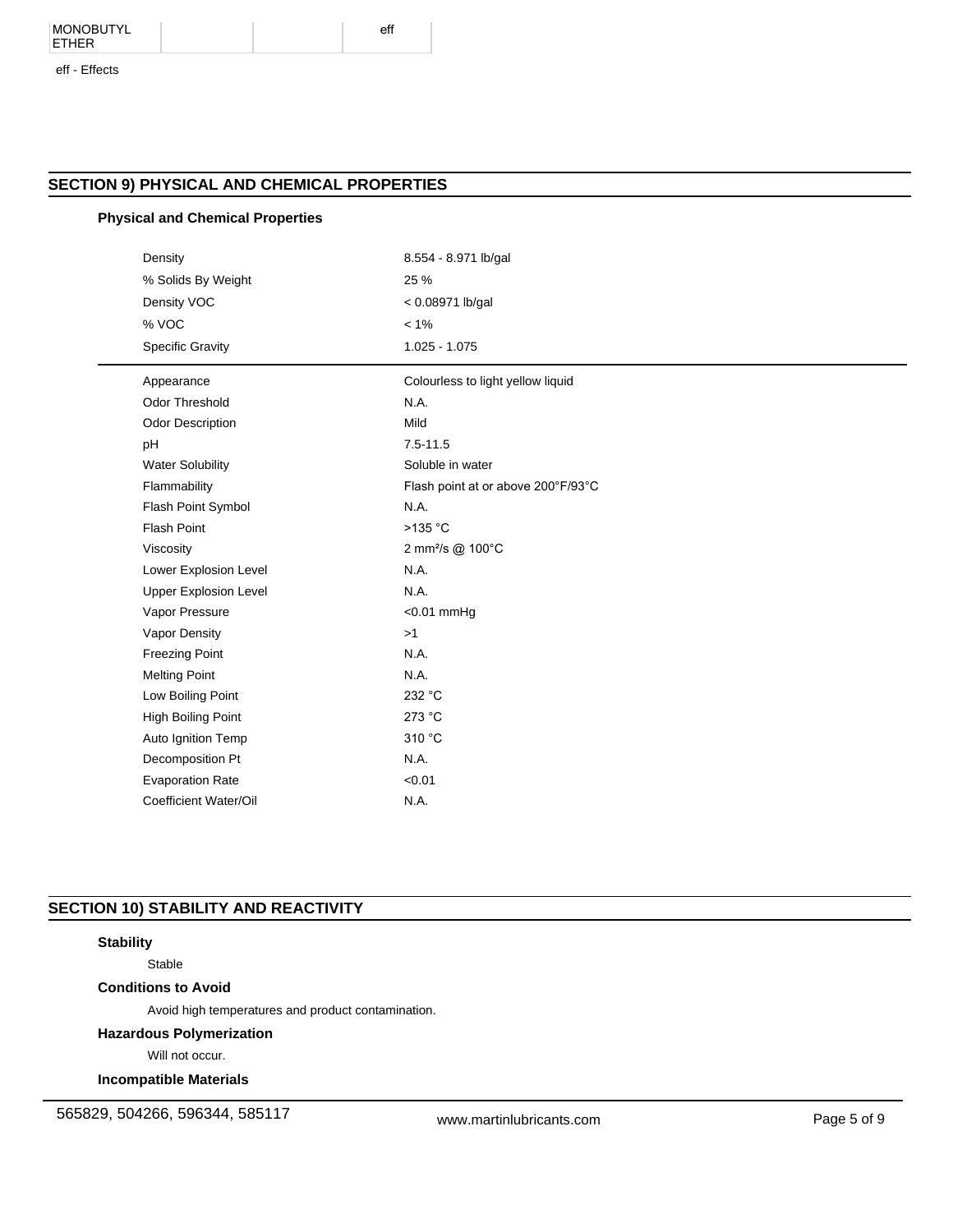Avoid contact with high concentrations of oxygen and with oxidizing materials.

#### **Hazardous Decomposition Products**

Incomplete combustion may result in the formation of carbon monoxide.

### **SECTION 11) TOXICOLOGICAL INFORMATION**

### **Skin Corrosion/Irritation**

Absorption through the skin may result in central nervous system and adverse reproductive effects.

Causes skin irritation

### **Serious Eye Damage/Irritation**

Causes serious eye damage

0000112-34-5 DIETHYLENE GLYCOL MONOBUTYL ETHER

Can be irritating to the eyes.

### **Respiratory or Skin Sensitization**

No data available.

### **Respiratory/Skin Sensitization**

0000112-34-5 DIETHYLENE GLYCOL MONOBUTYL ETHER

May cause dryness and cracking.

#### **Germ Cell Mutagenicity**

No data available.

No Data Available

### **Carcinogenicity**

No data available.

No Data Available

### **Reproductive Toxicity**

Suspected of damaging fertility or the unborn child.

### **Specific Target Organ Toxicity - Single Exposure**

No data available.

No Data Available

### **Specific Target Organ Toxicity - Repeated Exposure**

May cause damage to organs through prolonged or repeated exposure

### **Aspiration Hazard**

No data available.

No Data Available

### **Acute Toxicity**

Oral : Harmful if swallowed.

Ingestion or breathing of heated vapors and mist may result in central nervous system and adverse reproductive effects.

Exposure to liquid, vapor or mist may cause irritation to respiratory tract.

Harmful if swallowed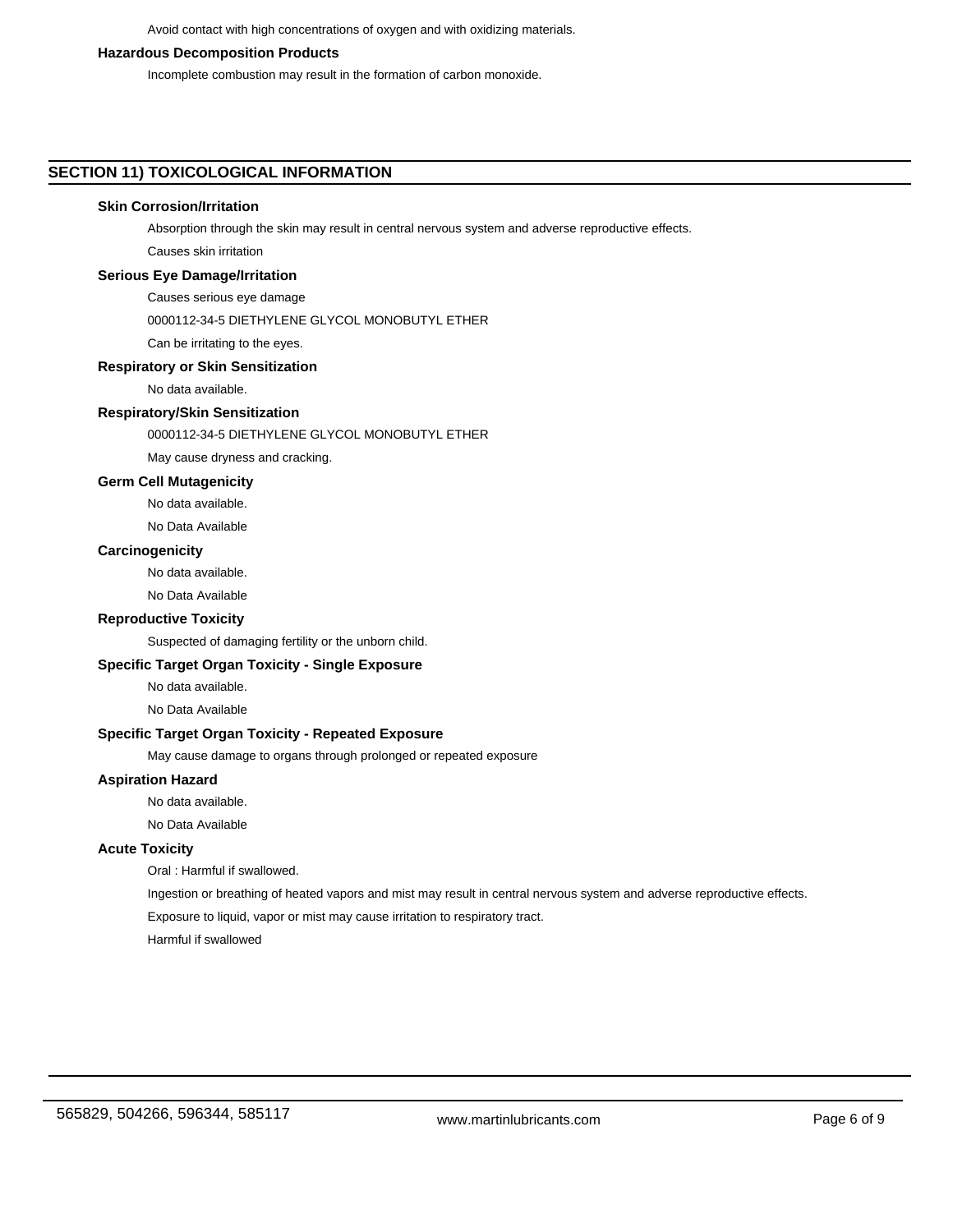### **Toxicity**

No Data Available.

No Data Available

### **Persistence and Degradability**

No Data Available.

0000112-34-5 DIETHYLENE GLYCOL MONOBUTYL ETHER

# Readily biodegradable.

**Bio-accumulative Potential**

# No Data Available.

**Mobility in Soil**

No Data Available.

### **Other Adverse Effects**

No Data Available.

### **SECTION 13) DISPOSAL CONSIDERATIONS**

### **Waste Disposal**

Under RCRA it is the responsibility of the user of the product to determine at the time of disposal whether the product meets RCRA criteria for hazardous waste. Waste management should be in full compliance with federal, state and local laws.

Empty Containers retain product residue which may exhibit hazards of material, therefore do not pressurize, cut, glaze, weld or use for any other purposes. Return drums to reclamation centers for proper cleaning and reuse.

### **SECTION 14) TRANSPORT INFORMATION**

### **U.S. DOT Information**

UN number: Not Regulated Proper shipping name: N/A Hazard class: Not Applicable Packaging group: Not Applicable

Hazardous substance (RQ): No Data Available

Toxic-Inhalation Hazard: No Data Available

Marine Pollutant: No Data Available

Note / Special Provision: No Data Available

### **IMDG Information**

UN number: Not Regulated

Proper shipping name: N/A

Hazard class: Not Applicable

Packaging group: Not Applicable

Marine Pollutant: No Data Available

Note / Special Provision: No Data Available

### **IATA Information**

UN number: Not Regulated

Hazard class: Not Applicable

565829, 504266, 596344, 585117 www.martinlubricants.com Page 7 of 9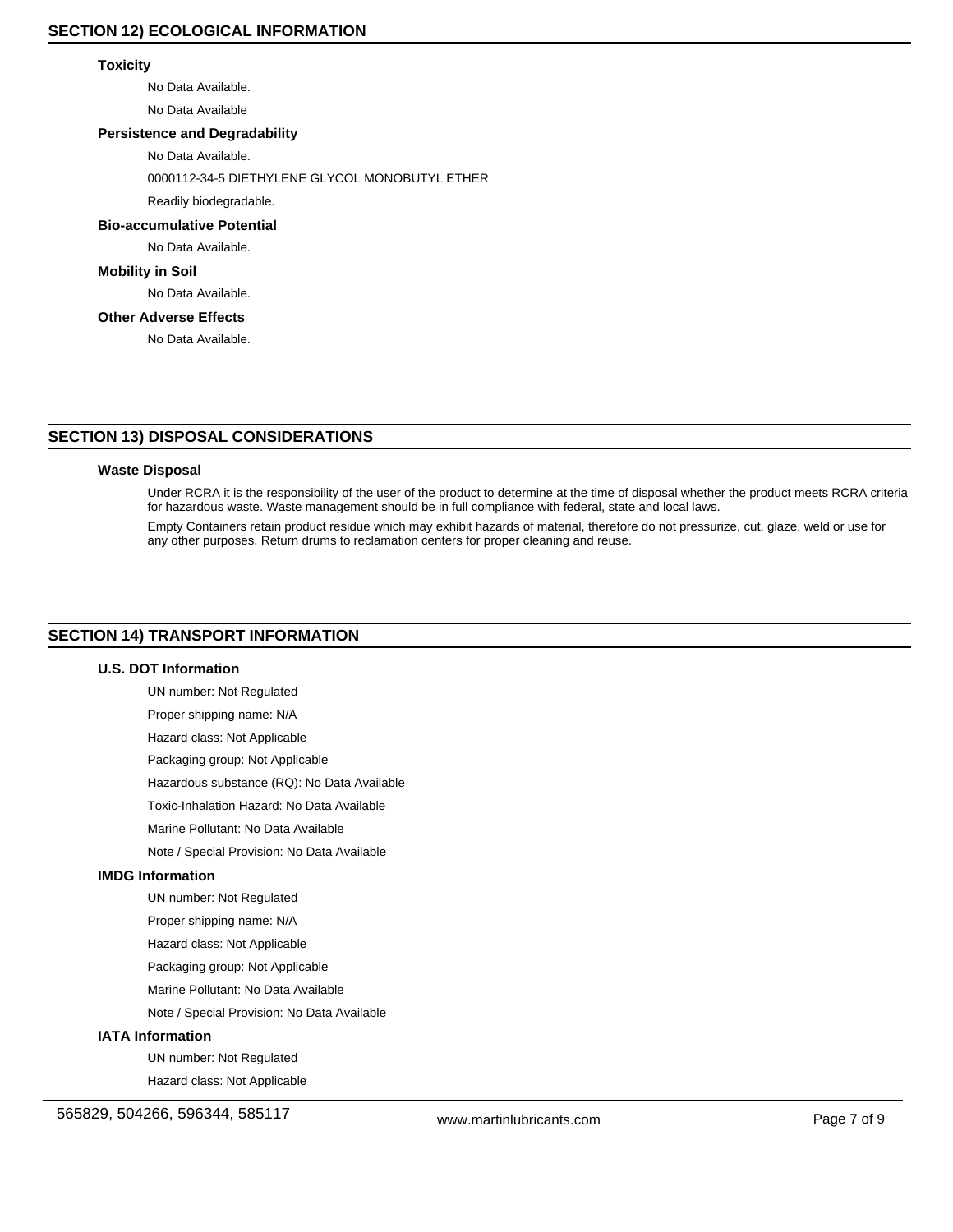### **SECTION 15) REGULATORY INFORMATION**

| CAS          | <b>Chemical Name</b>                                                                        | % By Weight   | <b>Regulation List</b>                                   |
|--------------|---------------------------------------------------------------------------------------------|---------------|----------------------------------------------------------|
| 0000143-22-6 | <b>TRIETHYLENE</b><br><b>GLYCOL</b><br><b>MONOBUTYL ETHER</b>                               | 5% - 50%      | SARA313, DSL, CERCLA, HAPS, SARA312, TSCA, TX ESL        |
| 0000112-35-6 | ETHANOL, 2-[2-(2-<br>METHOXYETHOXY)E<br>THOXY]-                                             | $5\% - 50\%$  | SARA313, DSL, CERCLA, HAPS, SARA312, TSCA, TX ESL        |
| 0000112-50-5 | <b>TRIETHYLENE</b><br><b>GLYCOL</b><br><b>MONOETHYL ETHER</b>                               | $5\% - 50\%$  | SARA313, DSL, CERCLA, HAPS, SARA312, TSCA, TX ESL        |
| 0000112-34-5 | <b>DIETHYLENE</b><br><b>GLYCOL</b><br><b>MONOBUTYL ETHER</b>                                | $5\% - 20\%$  | SARA313, DSL, CERCLA, HAPS, SARA312, TSCA, TX ESL, ACGIH |
| 0000111-46-6 | <b>DIETHYLENE</b><br><b>GLYCOL</b>                                                          | $5% - 15%$    | DSL, SARA312, TSCA, TX ESL                               |
| 0001559-34-8 | $3,6,9,12-$<br>Tetraoxahexadecan-1-<br>ol                                                   | $5\% - 20\%$  | DSL, SARA312, TSCA, TX ESL                               |
| 0025322-68-3 | <b>POLYETHYLENE</b><br><b>GYLCOL</b>                                                        | 5% - 20%      | DSL, SARA312, TSCA, TX ESL                               |
| 0009004-77-7 | Poly(oxy-1,2-<br>ethanediyl), .alpha.-<br>butyl-.omega.-hydroxy-                            | $5\% - 20\%$  | DSL, SARA312, TSCA, TX ESL                               |
| 0023783-42-8 | $3,6,9,12-$<br>Tetraoxatridecan-1-ol                                                        | 5% - 20%      | DSL, SARA312, TSCA, TX ESL                               |
| 0009038-95-3 | POLYALKYLENE<br><b>GLYCOL</b><br>MONOBUTYL ETHER.<br><b>MOLECULAR</b><br><b>WEIGHT 4000</b> | $5\% - 20\%$  | DSL, SARA312, TSCA, TX ESL                               |
| 0000111-77-3 | <b>DIETHYLENE</b><br><b>GLYCOL</b><br><b>MONOMETHYL</b><br><b>ETHER</b>                     | $0.0\% - 5\%$ | SARA313, DSL, CERCLA, HAPS, SARA312, TSCA, TX ESL        |
| 0000111-90-0 | <b>DIETHYLENE</b><br><b>GLYCOL</b><br><b>MONOETHYL ETHER</b>                                | $0.0\% - 5\%$ | SARA313, DSL, CERCLA, HAPS, SARA312, TSCA, TX ESL        |

### **SECTION 16) OTHER INFORMATION INCLUDING INFORMATION ON PREPARATION AND REVISION OF THE SDS**

### **Glossary**

ACGIH- American Conference of Governmental Industrial Hygienists; ANSI- American National Standards Institute; Canadian TDG-Canadian Transportation of Dangerous Goods; CAS- Chemical Abstract Service; Chemtrec- Chemical Transportation Emergency Center (US); CHIP- Chemical Hazard Information and Packaging; DSL- Domestic Substances List; EC- Equivalent Concentration; EH40 (UK)- HSE Guidance Note EH40 Occupational Exposure Limits; EPCRA- Emergency Planning and Community Right-To-Know Act; ESL- Effects screening levels; HMIS- Hazardous Material Information Service; LC- Lethal Concentration; LD- Lethal Dose; NFPA- National Fire Protection Association; OEL- Occupational Exposure Limits; OSHA- Occupational Safety and Health Administration, US Department of Labor; PEL- Permissible Exposure Limit; SARA (Title III)- Superfund Amendments and Reauthorization Act; SARA 313- Superfund

565829, 504266, 596344, 585117 www.martinlubricants.com Page 8 of 9